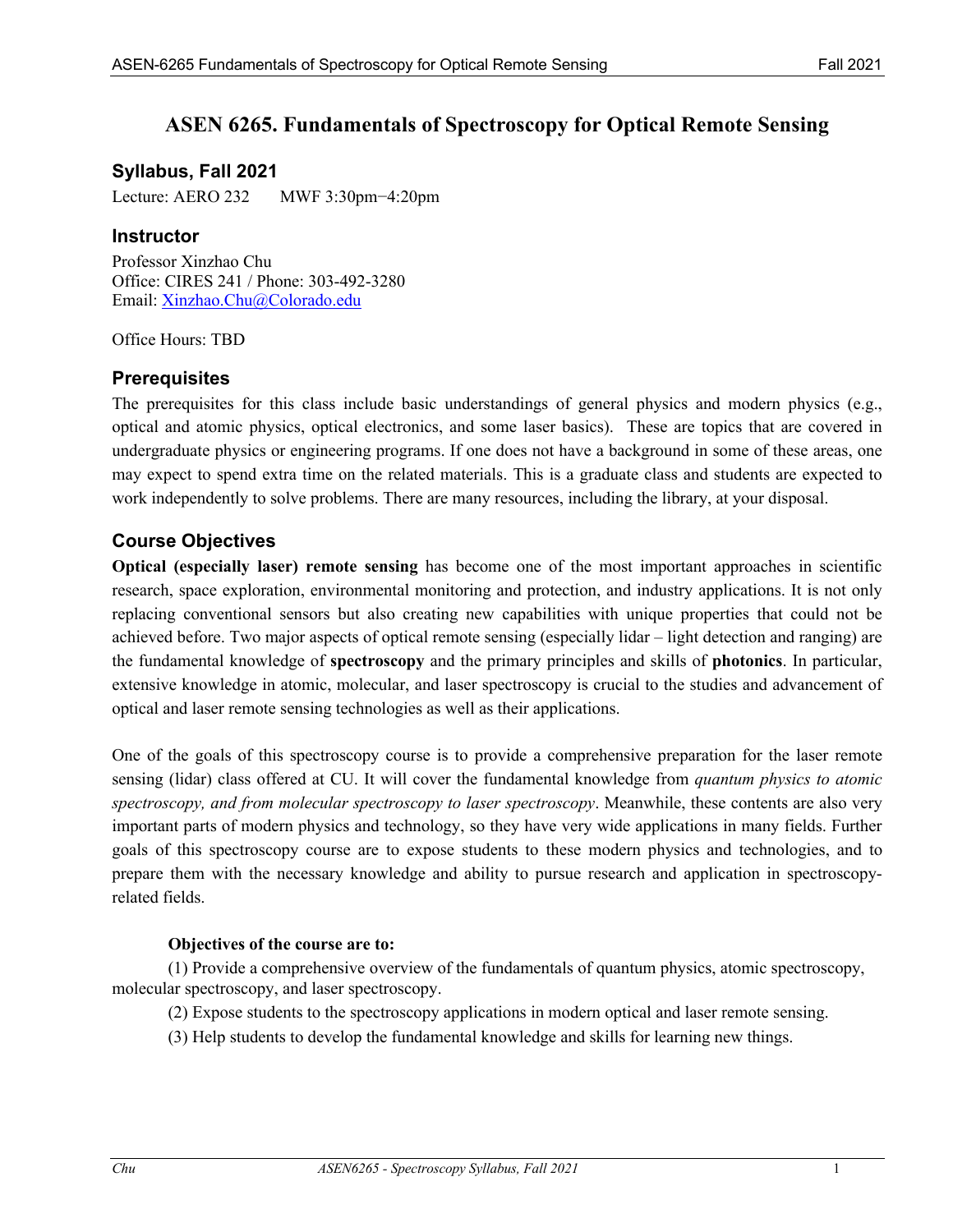### **Course Contents**

The class contains 4 major sections:

### **1. INTRODUCTION OF QUANTUM PHYSICS AND SPECTROSCOPY**

Quantum Concepts and Experimental Facts

Wave-Particle Duality

Basics of Quantum Mechanics (Postulates, Principles, and Mathematic Formalism)

#### **2. FUNDAMENTALS OF ATOMIC SPECTROSCOPY**

Atomic Structure

Radiative Transition

Atomic Spectra

#### **3. FUNDAMENTALS OF MOLECULAR SPECTROSCOPY**

Rotational Spectroscopy

Vibrational Spectroscopy

Raman Spectroscopy

Electronic Spectroscopy

#### **4. FUNDAMENTALS OF LASER SPECTROSCOPY**

Laser Spectroscopy Basics

-- How to detect atoms and molecules?

-- How to obtain high detection sensitivity?

-- How to obtain high spectral resolution?

Doppler-limited Spectroscopy

Sub-Doppler (Doppler-free) Spectroscopy

Time-Resolved Spectroscopy

New Development

Fascinating Applications of Laser Spectroscopy

### **Textbooks**

Textbook: Laser Spectroscopy, by Wolfgang Demtröder. (The 4<sup>th</sup> edition is acceptable.)

Laser Spectroscopy 1: Basic Principles, 5<sup>th</sup> Edition

ISBN 978-3-642-53858-2 ISBN 978-3-642-53859-9 (eBook) DOI 10.1007/978-3-642-53859-9 Library of Congress Control Number: 2014938249 Springer © Springer-Verlag Berlin Heidelberg 2014

Laser Spectroscopy 2: Experimental Techniques,  $5<sup>th</sup>$  Edition

ISBN 978-3-662-44640-9 ISBN 978-3-662-44641-6 (eBook) DOI 10.1007/978-3-662-44641-6 Springer Heidelberg New York Dordrecht London